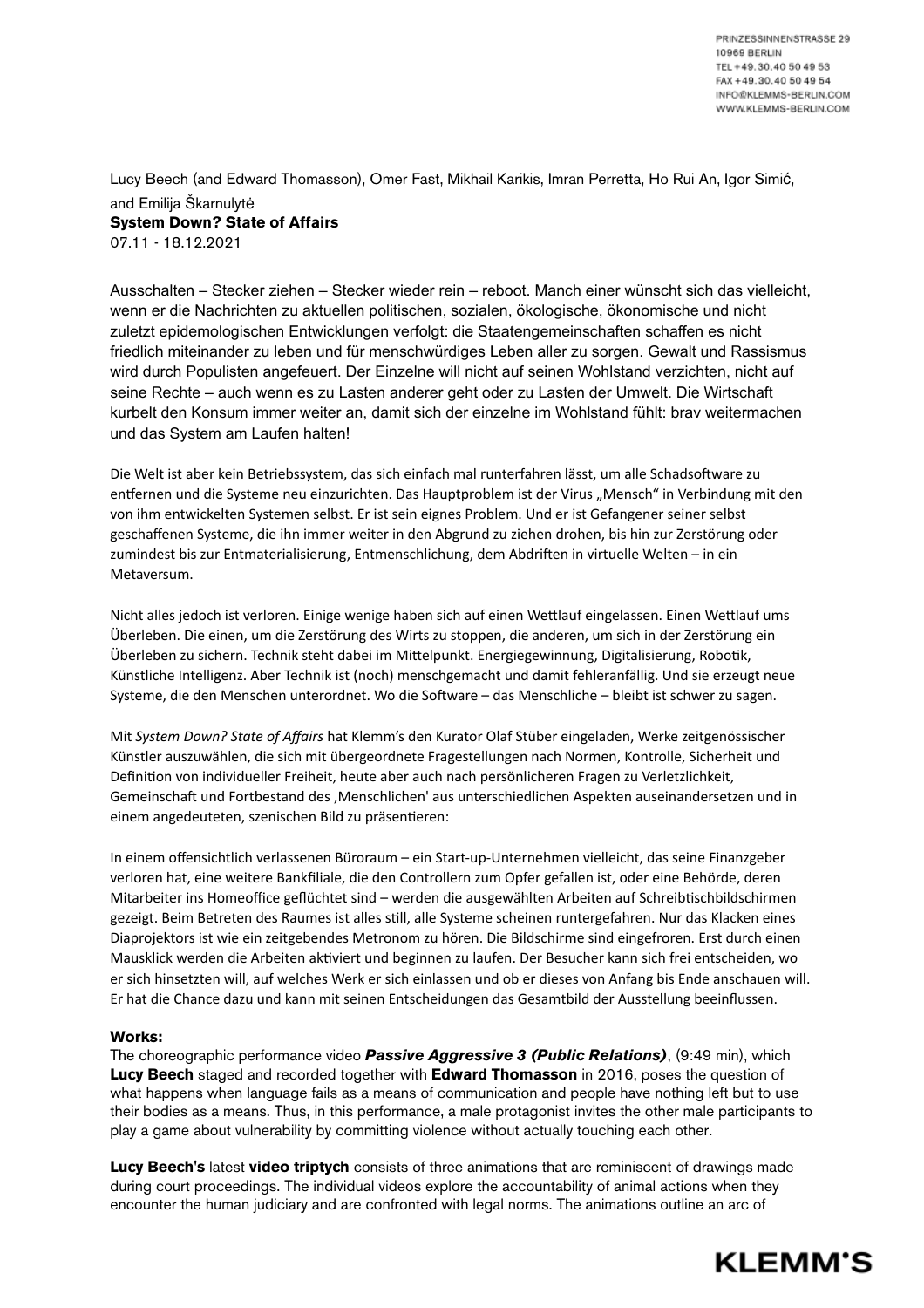historical trials: rats tried in 16th century France for destroying a barley harvest; a pig served as a key witness in a bestiality trial in Colonial New England; and a 20th century mock trial held by the United States Department of Agriculture to dramatize the dangers of breeding genetically inferior "scrub" bulls. Challenging contemporary sentimental depictions of animals as innocents, devoid of desire and animacy, these scenes recover different historical renderings of animal agency that find them lively, lusty, and wilful and considers what these trials tell us about the ecological contexts that produced them. Documenting the digital drawing process in timelapse imbues still bodies with movement as a nod to the fragile divisions between the animate and inanimate and the ways in which the categories of human and animal have been relentlessly produced and policed.

**Lucy Beech** (b. 1985, United Kingdom) lives and works in Berlin and London and is currently undertaking a fellowship at Max Planck Institute for the History of Science Berlin (2020-22). Beech is a multidisciplinary artist whose practice encompasses filmmaking, writing and performance. Her recent films have explored the agency of reproductive relations, forms of bio-clinical labour, models of sickness and grief and the ways in which intimacy is choreographed in these relational contexts.

Beech is a quest professor in 'Film and Knowledge' at the Filmuniversität Babelsberg Konrad Wolf, Berlin.

The starting point for *Her Face Was Covered*, 2011 (Part I: Single channel video, 6:00 mins. Part II: 80 slides playing at 4 second intervals) by **Omer Fast** is the story of a drone pilot who describes a live-fire mission at an unnamed location and his doubts about the logic of decision-making and selection processes as well as the overload of delegated or automated responsibility: from his drone flying high in the sky, he observes a woman approaching a burning truck on a desert road and supposedly taking a weapon from the vehicle. He takes aim and kills her with a missile. The question that torments him is: was what looked at first glance like a female civilian actually a male combatant, as he assumed? Or was she after all just a woman who was in the wrong place at the wrong time looking for food?

**Omer Fast** ((b. 1972 in Jerusalem, Israel) is a Berlin-based artist whose layered film installations examine modes of storytelling and reconstructions of the past. Taking key historic and contemporary events as his subject matter, Fast explores the ways memory is recounted, narratives retold and events represented. His dramatized films, characterized by high production values, manipulate the recorded image and speech and employ the discrepancy between the two as a space to blur the distinction between reality and representation, truth and fiction.

*Shell Revolution*, 2018 (2:00 min) von **Ho Rui An** is a 3D animation that tracks the transformation of the Shell logo over the years, as it morphs from a naturalistic seashell to its current graphic form—an evolution that succinctly encapsulates the oil industry's growing alienation from and destruction of the natural world.

**Ho Rui An** (b. 1990 in Singapore) is an artist and writer working in the intersections of contemporary art, cinema, performance and theory. Working primarily across the mediums of lecture, essay and film, he probes into the ways by which images are produced, circulate and disappear within contexts of globalism and governance. Ho Rui An lives in Singapore and Berlin.

*Ferocious Love* 2020, (11:45 min) is a new audio-visual installation from **Mikhail Karikis,**  commissioned by the TATE in partnership with Birmingham City University and made in collaboration with students and activists. Inspired by young people's environmental activism, and referencing the feminist music thinker and performer Pauline Oliveros and the writings of Naomi Klein, this installation focuses on emotional responses and the need for mutual care in the face of the climate crisis. Karikis and his collaborators imagine a possible future where the climate has drastically changed and seasons have become unrecognisable.

**Mikhail Karikis** (b. 1975 Thessaloniki, Greek) is a Greek-British artist based in London and Lisbon. He has been dealing for over ten years with the potential of participatory art in relation to the global ecological crisis. His work comprises film and audio-visual installations for which he works worldwide, collaborating with structurally neglected groups such as children and people with disabilities. His main point is here not

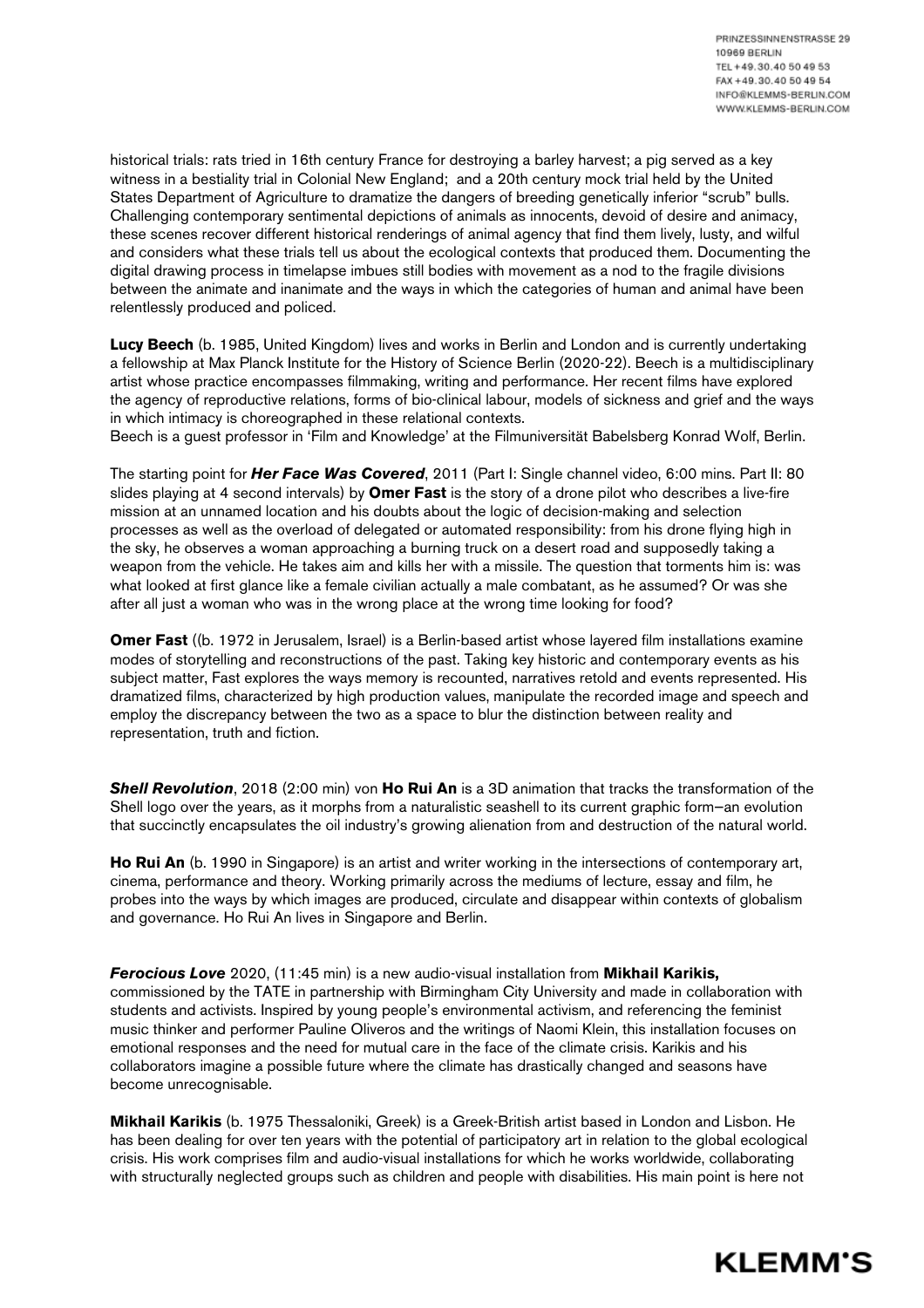to speak on behalf of them but to make their embodied voices audible and to invoke the revolutionary potential of listening.

In **Emiliya Skarnulyte's Sirenomelia**, 2017 (11:00 min) a woman born with sirenomelia (Mermaid Syndrome), a mythological post-human being takes us on the journey to the Cold War submarine base above the arctic circle. She exposes a future liberated from the military and economic structures that oppress the present, a future in which relations between humans and nonhumans have been transfigured, a future in which the cosmic dimension of an earthly coexistence is interlaced within the texture of the social.

Set in far-Northern territories where cold, Arctic waters meet rocky escarpments on which radio telescopes record fast-traveling quasar waves, Sirenomelia links man, nature and machine and posits possible posthuman mythologies. The film is cosmic portrait of one of humankind's oldest mythic creatures – the mermaid. Performing as a siren, the artist swims through the decrepit facility while cosmic signals and white noise traverse the entirety of space, reaching its farthest corners, beyond human impact.

Sirenomelia is shot in two locations above the Arctic Circle where Emilija Škarnulytė measure and sense places with my own body: Olavsvern—Royal Norwegian Navy base located 217 miles north of the Arctic Circle—and the Geodetic Observatory at Ny-Ålesund, Spitsbergen, the most northerly permanent civilian settlement in the world.

**Emiliya Škarnulyt**ė (b. 1987 in Vilnius, Lithuania) is a visual artist and filmmaker based in Berlin. Between the fictive and documentary, she works primarily with deep time, from the cosmic and geologic to the

ecological and political. In conversation and collaboration with scientist and technologists, Škarnulytė explores the decommissioning of the Nuclear Power Plant in Lithuania (a twin sister of Chernobyl), the Super-Kamiokande Neutrino Observatory in Japan, the Antimatter Factory, The Large Hadron Collider at CERN, Duga Radar and Cold-War Submarine Base.

*Brothers to Brothers*, 2018 (7:35 min) by **Imran Perretta** retells the artist's experience of being detained at an airport after travelling to the UK from Bangladesh by a customs officer, under anti-terror laws, chronicling racial profiling, islamophobia and state surveillance. The work details the system of violence, of being stopped, searched and interrogated by another south Asian male, shedding light on the complicated role that marginal communities have in perpetuating their own oppression when coerced by the state.

**Imran Perretta** (b. 1988, London) lives and works in London. Encompassing moving-image, sound, performance and poetry, Perretta's work reflects his acute awareness of the ways in which state aggression is enacted on young men of colour. He is also keenly concerned with the human impact of government policy on the lives of individuals.

**Golf Club: Wasteland**, 2021, is a game by **Igor Simi** cand Demagog Studios that plays in a world after the great ecological catastrophe on Earth. Just the ultra-rich escaped to Tesla City on Mars. Now, citizens of Mars take flights to Earth and play golf in the ruins of civilization. However, one of the Mars mission pilots cannot fit in the new Martian society. The homesick pilot uses his connections at Golf Club: Wasteland for one last solo trip to Earth.

Nostalgic for their past life on Earth, citizens of Mars listen to music from the 2030s and call into the radio program to share memories with the radio host. The title of the original soundtrack is Radio Nostalgia from Mars.

*Golf Club: Wasteland* is an atmospheric golf game by an artist in post-apocalyptic landscapes with references to contemporary art, politics and culture with the original soundtrack by Radio Nostalgia from